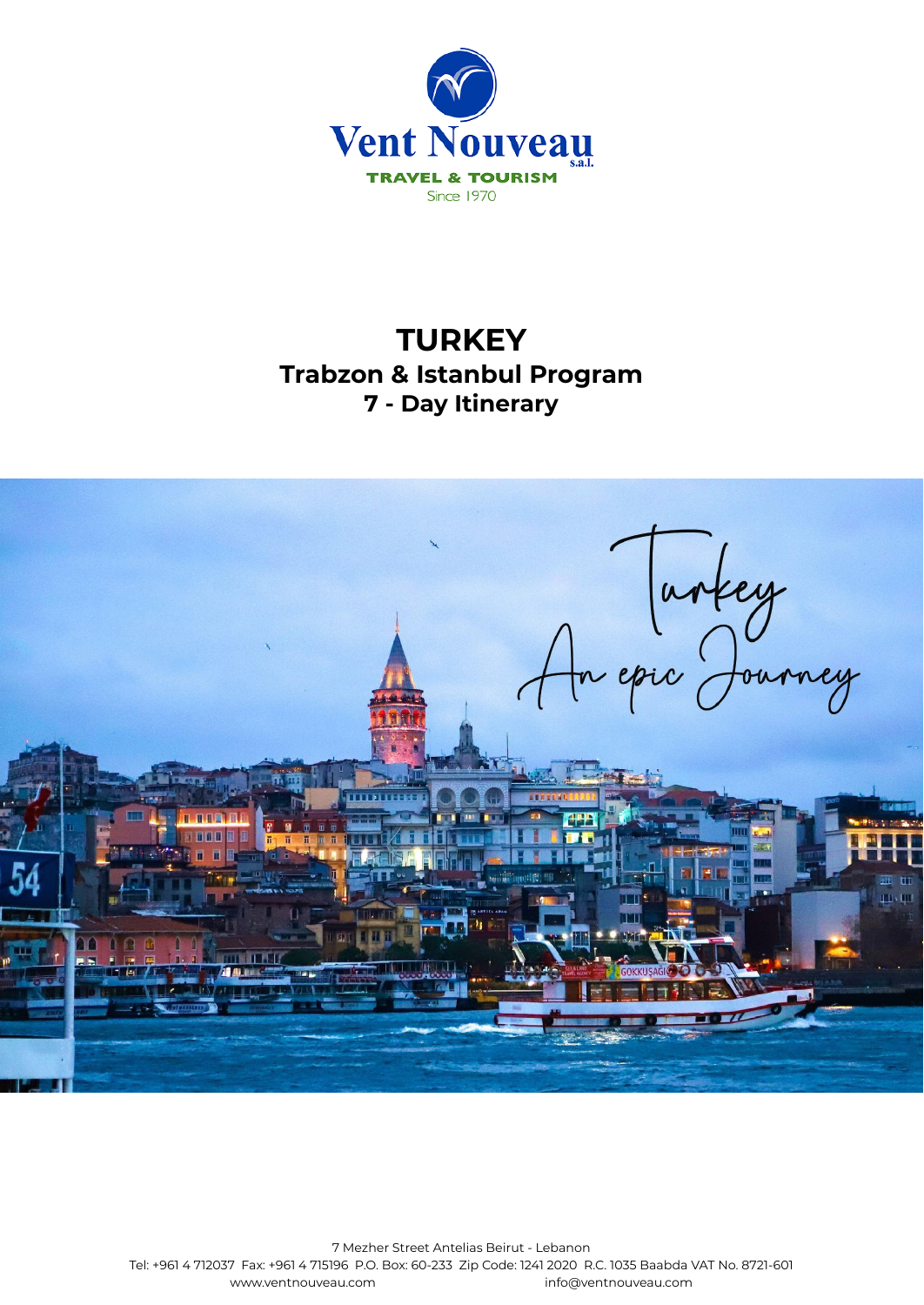

# **Day 1 – Trabzon**

Welcome to Turkey!! You will be met at Trabzon Airport and transferred to your hotel. Overnight at the hotel.

## **Day 2 – Trabzon**

After breakfast, explore the highlights of Trabzon city; study the extraordinary collection of Byzantine frescoes in the 13th century church of St. Sophia, visit Ataturk's Mansion on Soguk Su Hill facing the Black Sea & the Girls' Monastery on Boztepe Hill.

Enjoy traditional Turkish lunch at a restaurant nearby Sera Lake with stunning views of green mountains.

After the tour, we return back to the hotel. Overnight at the hotel.

## **Day 3 – Trabzon**

After breakfast, free time to explore the rest of the city and for shopping. Overnight at the hotel.

# **Day 4 – Trabzon - Istanbul**

After breakfast, you will be transferred to Trabzon Airport for your flight to Istanbul. Arrival in Istanbul and transfer to the hotel. Check in and have a rest. Overnight at the hotel.

#### **Day 5 – Istanbul - Princess Island Tour**

Cruise on the Marmara Sea to go to Heybeliada for a horse carriage tour and soon after that, we take a ferry again to go to the biggest island, Büyükada. Followed by lunch and free time. Return to Istanbul by ferry and transfer to your hotel. Overnight in Istanbul.

#### **Day 6 – Istanbul - 2 optional tours**

#### **Option 1: Byzantine and Ottoman Relics - Full Day Tour with lunch**

After breakfast, explore the cultural treasures of the Ottoman and Byzantine Empires. The journey starts in Sultanahmet, the heart of the Old City of Constantinople, at the famous Hagia Sophia. Hagia Sophia is the most famous museum in Turkey and one of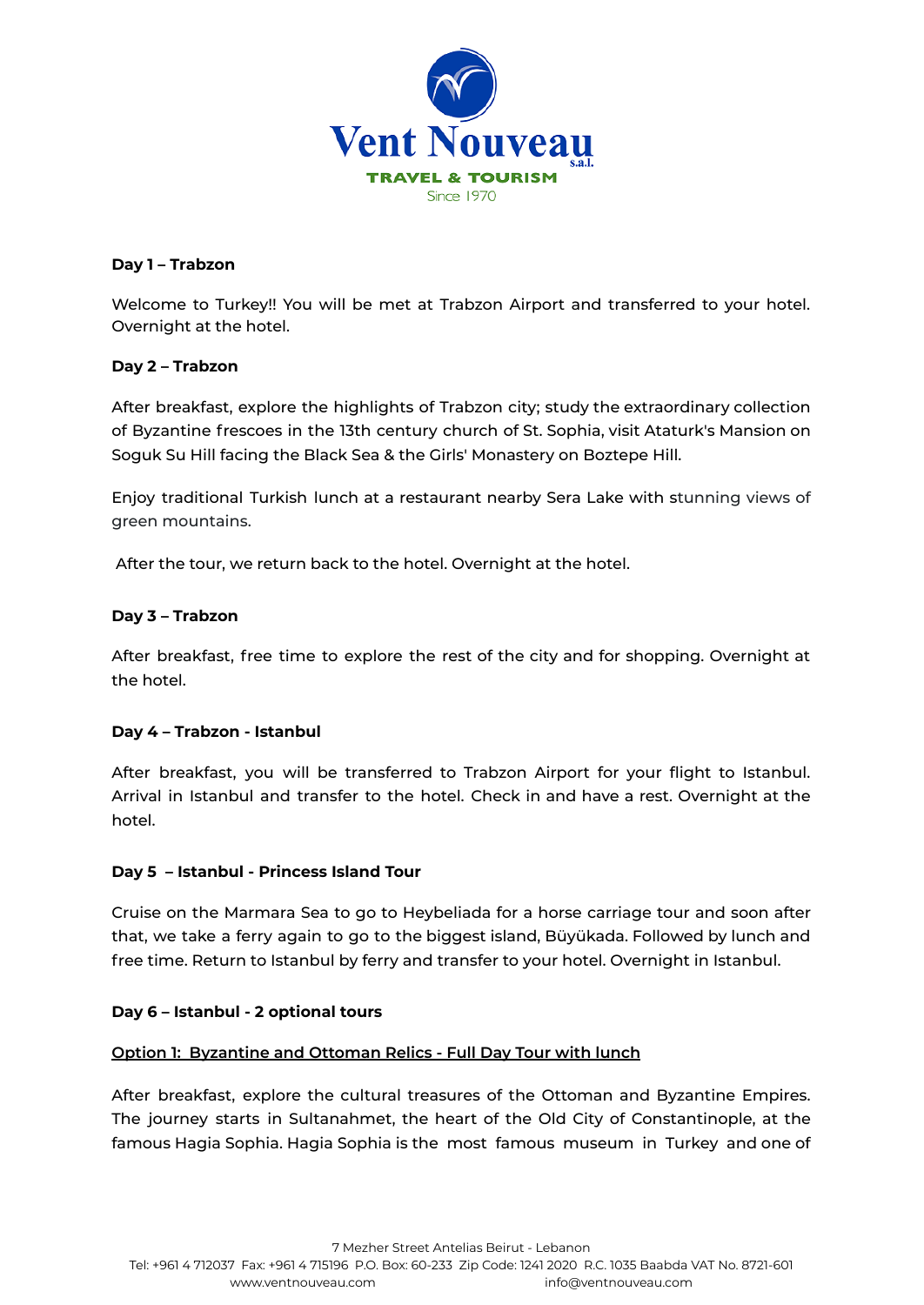

the greatest marvels of architecture. Hagia Sophia was built as a church in the 6th century by Emperor Justinian.

Across from the Hagia Sophia is another very famous site, the Sultan Ahmet Mosque, more commonly known as the Blue [Mosque](https://istanbul.com/things-to-do/blue-mosque) because of its beautiful blue Iznik tiles. Next, we will explore the remains of the Hippodrome and notable monuments including the Serpentine Column, Obelisk of Theodosius and the German Fountain of Wilhelm II.

Visit Topkapi Palace, which was the residence of the Ottoman Sultans and their families, as well as the headquarters of the Ottoman Empire, for more than 400 years. The last site to visit on today's itinerary is the Sultan Tombs where there are five tombs of Ottoman Sultans within the graveyard at Hagia Sophia.

Enjoy an authentic Turkish lunch.

Then proceed to Grand Covered Bazaar, the most attractive shopping center and the biggest "souk" in the world with nearly 4000 shops selling antiques, jewellery, gold, carpets, leatherware and souvenirs

After the tour, you will be transferred to your hotel. Overnight in Istanbul.

*Note: Alternative visits to Galata Tower called Christea Turris by the Genoese, is a medieval stone tower in the Galata/Karaköy quarter of Istanbul, Istanbul's historic underground cisterns which were built in the Byzantine era to meet the city's water needs and Hagia Irene which is also called "St. Eirene'' Church. It is one of the oldest Byzantine churches in Istanbul.*

#### **Option 2: Golden Horn and Bosphorus - Istanbul's Asia Full Day Tour with lunch**

After breakfast, proceed to discover Golden Horn by strolling around the ancient Byzantine walls on Pierre Loti Hill, where you'll also encounter Chora Church, Topkapi Gate and the Castle of Seven Tower. Marvel at the incredible views of the Bosphorus.

Then, board a boat and cruise around the Bosphorus Strait which connects the Sea of Marmara to the Black Sea and separates Europe and Asia, making Istanbul one of the most beautiful cities in the world and the only one built astride two continents. During the cruise, you will admire the Dolmabahce Palace, the Beylerbeyi Palace, the Ciragan Palace and the Rumeli Fortress, ancient wooden villas, bridges and all the wonderful and unique maritime landscapes.

Enjoy an authentic Turkish lunch.